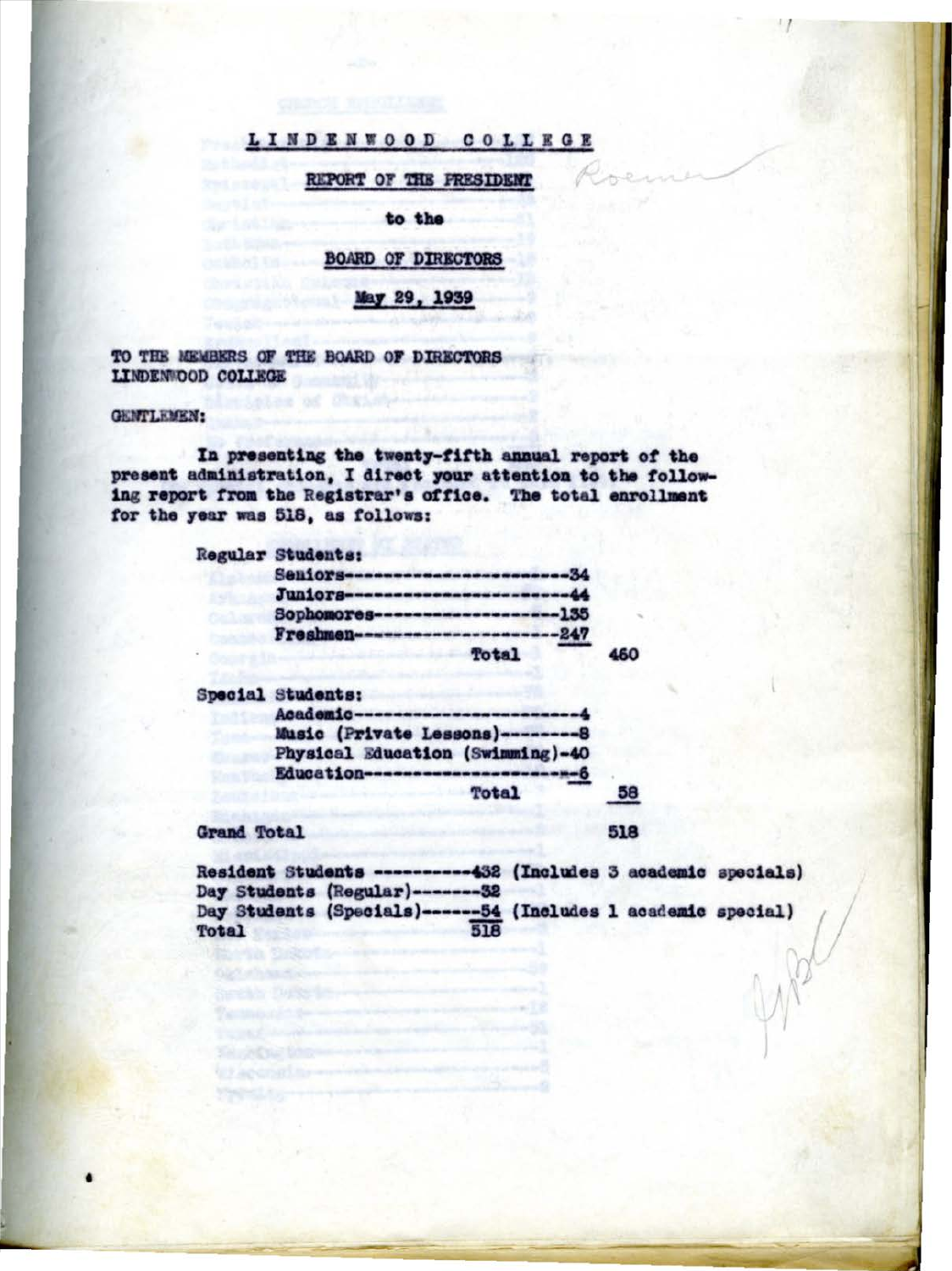# **CHURCH ENROLLMENT**

(No special students are included in this list)

# ENROLLMENT BY STATES

Northea the m

her of the

nuda fez-a TICANE ON

tpetas al Xien 医结晶

of Bootday

| Alabama------------------------------     |  |
|-------------------------------------------|--|
| Arkansas---------------------------33     |  |
| Colorado----------------------------5     |  |
| Connecticut-------------------------1     |  |
|                                           |  |
| Idaho-------------------------------      |  |
| Tllinois--------------------------72      |  |
| Indiana----------------------------30     |  |
| Iowa------------------------------57      |  |
| Kansas-----------------------------38     |  |
| Kentucky--------------------------15      |  |
| Louisiana-------------------------------- |  |
| Michigan----------------------------      |  |
|                                           |  |
| Mississippi------------------------1      |  |
| Missouri-------------------------151      |  |
| Montana----------------------------       |  |
|                                           |  |
| New Mexico------------------------3       |  |
| North Dakota----------------------1       |  |
| Oklahoma---------------------------39     |  |
| South Dakota-----------------------1      |  |
| Tennessee-------------------------12      |  |
| Texas-----------------------------31      |  |
| Washington------------------------        |  |
| Wisconsin-------------------------5       |  |
| Woming-----------------------------2      |  |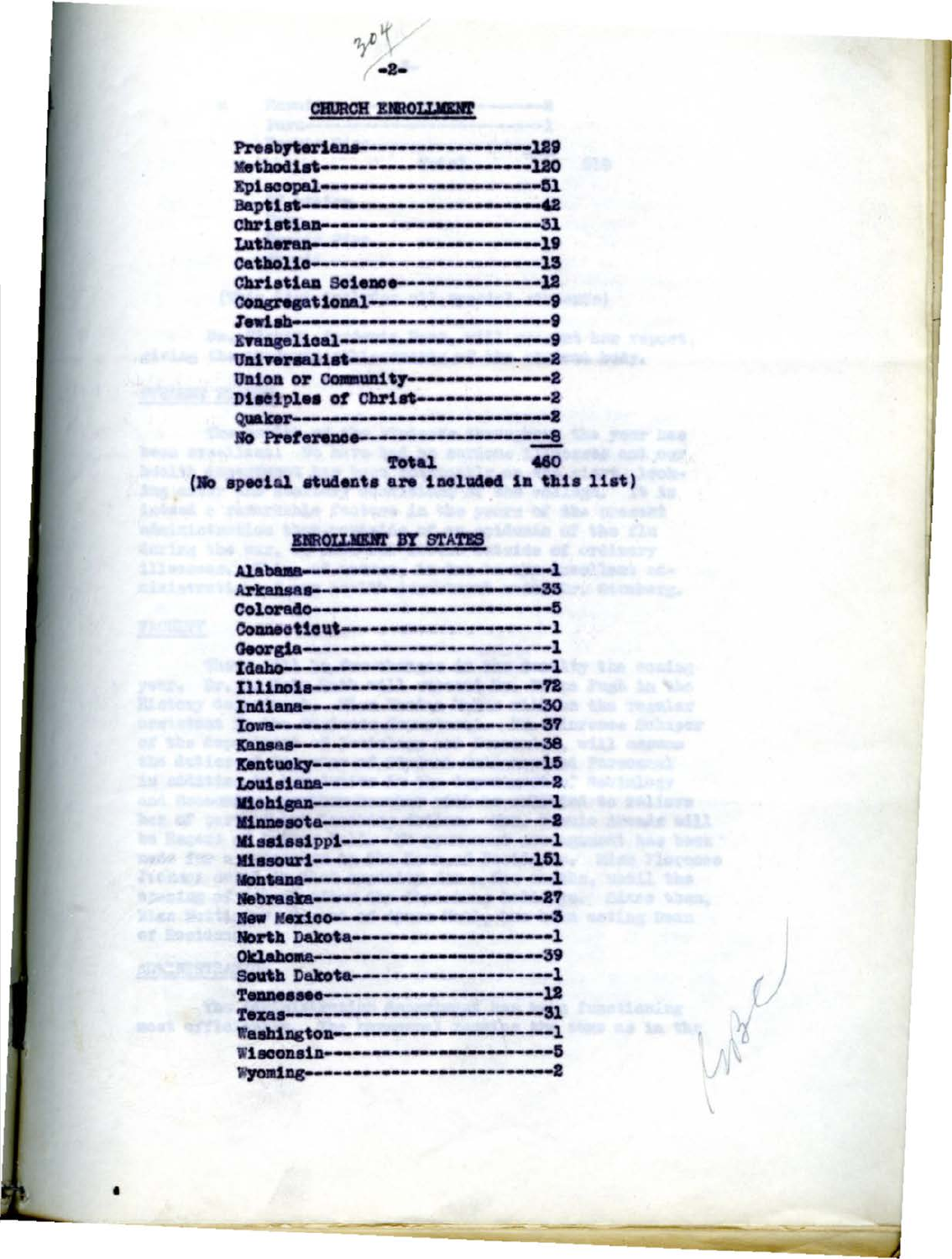**Hawaii----------**Portlandsconcessions Puerto Rico------------sheller all Armod. - Total a Canaara **518** Waterlow The scribnes of 11 environmental and like a 12 and the

Somed At 11 27 states 1 week from 19-20 and the first present Thomas to Peru of the Atabytet will be held have from The file in Puerto Rico as sending counter to be pure unio at Rawaii and mask additional work has to be

## (This list includes all special students)

Dr. Gipson, Academic Dean, will present her report. giving the academic achievements of the student body.

The Creative President - Paint - Shutter

#### STUDENT HEALTH

m

The health of the students throughout the year has been excellent. We have had no serious illnesses and our health department has been constantly on the alert. looking after the sanitary conditions of the college. It is indeed a remarkable feature in the years of the present administration that, outside of an epidemic of the flu during the war, we have had little outside of ordinary illnesses. This, of course, is due to the excellent administration of our health department under Dr. Stumberg.

### **FACULTY**

There will be few changes in the faculty the coming year. Dr. R. John Rath will succeed Dr. Wilma Pugh in the History department. Miss Werdna McKee will be the regular assistant in the Business department. Dr. Florence Schaper of the department of Sociology and Economics, will assume the duties of Director of Student Cuidance and Personnel in addition to her duties in the department of Sociology and Economics: another teacher will be selected to relieve her of part of her teaching duties. Mrs. Minnie Arends will be Regent of Butler Hail. No permanent arrangement has been made for a successor to the Dean of Residence. Miss Florence Jackson acted in that capacity for a few months, until the opening of school after the Christmas holidays. Since then, Miss Mottinger, Regent of Ayres Hall, has been acting Dean of Residence.

## **ADMINISTRATION**

The Administration department has been functioning most efficiently. The personnel remains the same as in the